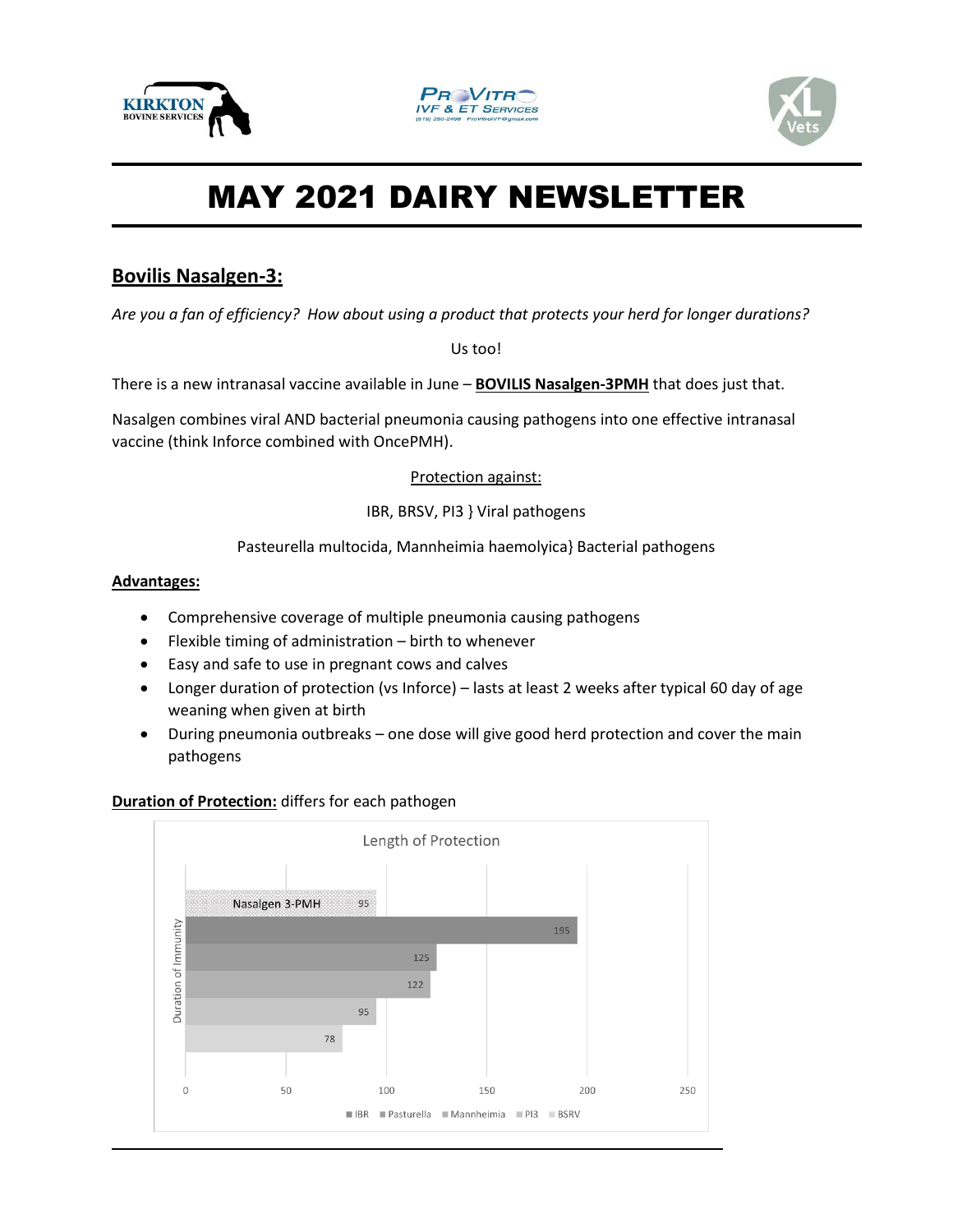#### **Timing:**

- Nasalgen is safe to use at any age and stage, so administration can be tailored to target problem areas in your herd
- Safe to give to newborn calves
- Reduced need to give an additional booster to calves *prior* to weaning if weaned by 60 days of age

#### **Cost:**

| 1 dose of Nasalgen relative to: | <b>Inforce</b>                             | <b>Once PMH</b> |
|---------------------------------|--------------------------------------------|-----------------|
| +80% (~\$2 more)                | 1 dose                                     |                 |
| $-10%$                          | 2 doses ( $2nd$ dose at $\sim$ 60 days)    |                 |
| $-10%$                          | 1 dose                                     | 1 dose          |
| $-40%$                          | 2 doses ( $2^{nd}$ dose at $\sim$ 60 days) | 1 dose          |

## **Fly Season is Upon Us!**

Don't forget about taking action early to reduce the population before it explodes!

In addition to our pour-on insecticides, we are also carrying a new surface spray with long residual activity, even outdoors!

### **ANNIHILATOR – POLYZONE**

- Labelled for use in Dairy barns
- 12 weeks of residual activity even in areas with water contact
	- Indoor use: Spot treatments
	- Outdoor use: Surface Spray

#### Areas of Application:

- Hutches
- Exterior walls
- Roll-up doors
- Posts
- Exterior walls of vet or robot rooms

*\*\*\*Must allow application area to dry before entry of humans or animals \*\*\*Is a pesticide, follow label directions and do not apply where livestock, other animals/humans or feed are present*